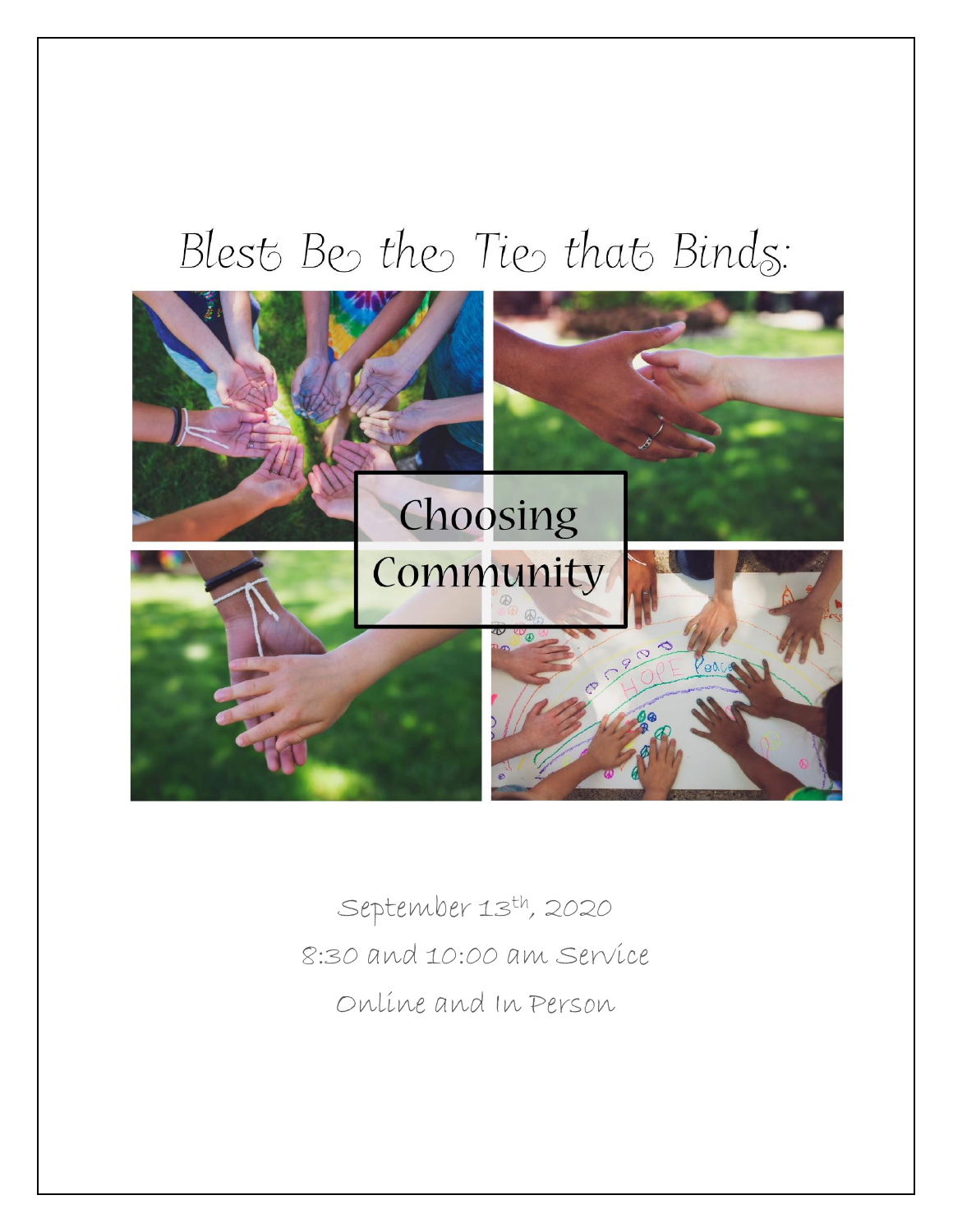## PARK RIDGE COMMUNITY CHURCH

# BLEST BE THE THE THAT BINDS: RALLYING COMMUNITY RALLY DAY

SEPTEMBER 13<sup>TH</sup>, 2020

## **WELCOME!**

*We hope worship today nurtures your heart and transforms your mind. At PRCC, we realize we need each other and commit to pray for each other. We reach out in love and compassion to a world in need, knowing we are a work in progress. No matter who you are, where you are on life's journey, you are welcome here.*

#### **WORDS OF WELCOME**

#### **PRELUDE**

#### **\*CALL TO WORSHIP**

Two are better than one, because they have a good reward for their toil. For if they fall, one will lift up the other.

#### **Blest be the tie that binds!**

Again, if two lie together, they keep warm; but how can one keep warm alone? A threefold cord is not quickly broken.

#### **Blest be the tie that binds!**

Jesus gathered a band of followers: some fishermen,

some tax collectors, some beggars...and He created community!

#### **Blest be the tie that binds!**

God gathers us together: diverse people of all sorts...and God creates community! **Blest be the tie that binds!**

#### **BLESSING THE NEW YEAR OF MINISTRIES**

#### **PRAYER OF CONFESSION**

Community-Building God, We confess that even as you name us a family, we still fall into familiar patterns: **competition, jealousy, judgment, and resentment.** You open wide your arms of welcome, **but we prefer for you focus on just us.** You remind us that all people are valued and loved, **but we put up walls and obstacles to keep "others" out. Forgive us.** Shape us into true community. Teach us to recognize one another as beloved. Remind us that there is enough of your abundant love to go around. **Open our hearts to those who feel excluded. Give us the courage to be agents of your justice and reconciling love, today and forevermore.**

#### *A time of silent prayer*

#### **ASSURANCE OF PARDON**

We are growing as saints and members of the household of God! God is bringing us together, healing us, forgiving us, and shaping us into a dwelling-place suitable for God's very self. **Thanks be to God! Amen.**

#### **\*PASSING THE PEACE**

**FIRST LESSON Ephesians 2:17-22**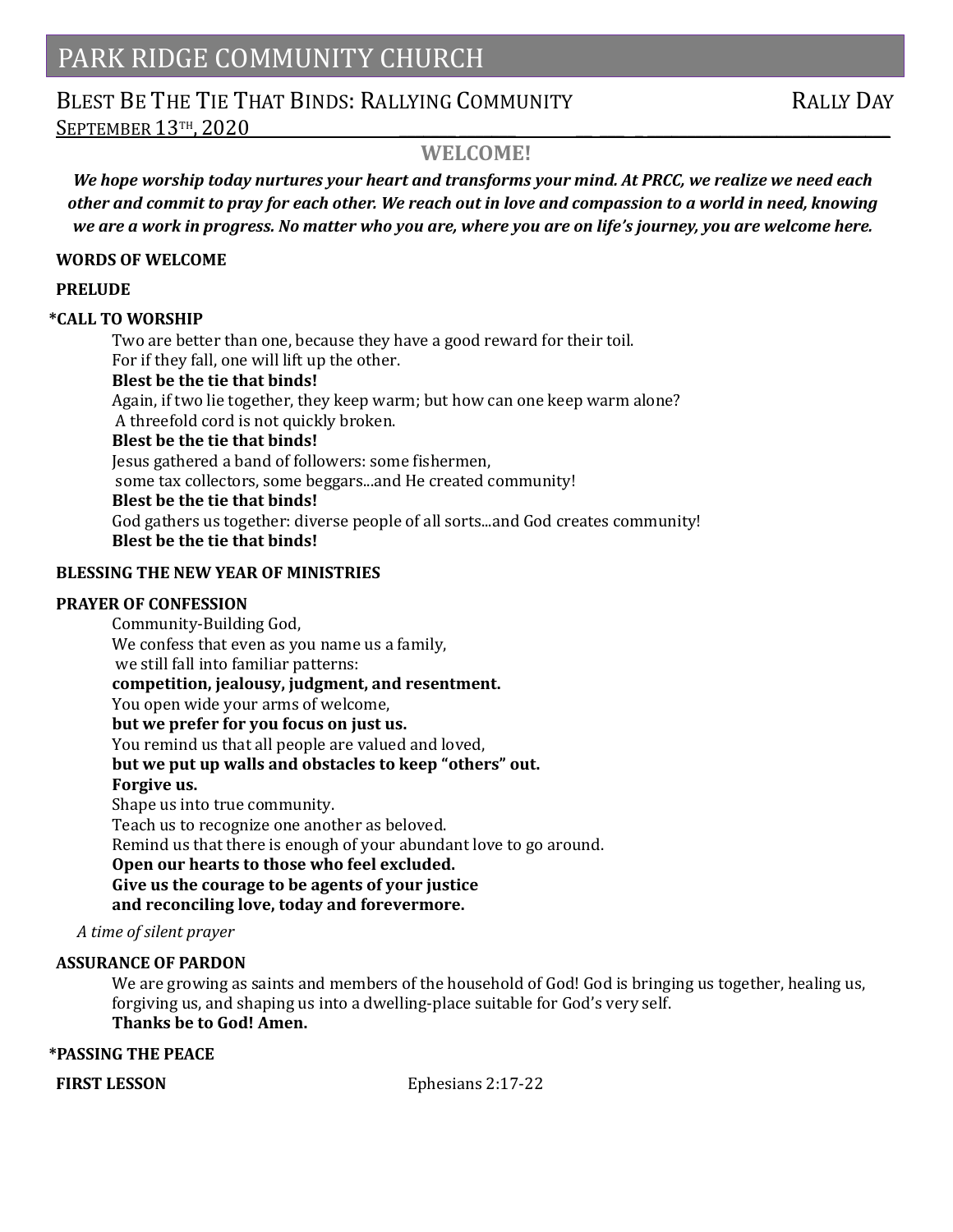#### **BIBLE PRESENTATION**

**…We rejoice in this step in your journey with God. We pray God will guide you as you read its stories and learn about God. May God bless you as you use this Bible in your home, Sunday school, and worship. We will continue to learn and grow together with you in our love for God's Word.**

#### **CHILDREN'S MESSAGE**

**JOYS AND CONCERNS**

#### **PASTORAL PRAYER & THE LORD'S PRAYER**

*Our Father, who art in Heaven, hallowed be thy name. Thy kingdom come, thy will be done, on Earth as it is in Heaven. Give us this day our daily bread and forgive us our debts, as we forgive our debtors. And lead us not into temptation but deliver us from evil. For thine is the kingdom and the power and the glory forever. Amen.*

#### **MUSICAL INTERLUDE**

**PREACHING LESSON Matthew 12:46-50** 

 This is the Word of God.  **Thanks be to God.**

**SERMON** Rev. Carol Hill **Welcome to the Family! Rev. Carol Hill Rev. Carol Hill** 

#### **RENEWAL OF MEMBERSHIP VOWS**

**We choose once more to be faithful members of this community. We promise to love and serve one another. We promise to live into these vows as we love and serve God in this place. We pray for our Church, we pray for one another, and we will faithfully seek to live into these promises each and every day, through the grace of God. Amen.**

#### **OFFERTORY**

#### **TIME OF REFLECTION**

#### **\*PRAYER OF THANKSGIVING**

**God of All, thank you for your community building work! Thank you for bringing us together to learn, grow, serve, and play together. We long to be faithful. We long to know you more. Bless us, bless our gifts, and bless our community. May we become the family reflecting your love for all the world. Amen.**

#### **\*BENEDICTION**

*\* INDICATES TO PLEASE RISE IN BODY AND SPIRIT, IF ABLE* **BOLD INDICATES TO SPEAK ALOUD IN ONE VOICE, IF ABLE**

*\*DURING OUR TIME TOGETHER, PLEASE FEEL FREE TO STAND AND SING ALOUD AS YOU ARE CALLED TO.*

LEADING US IN WORSHIP – SEPTEMBER 13, 2020

\_\_\_\_\_\_\_\_\_\_\_\_\_\_\_\_\_\_\_\_\_\_\_\_\_\_\_\_\_\_\_\_\_\_\_\_\_\_\_\_\_\_\_\_\_\_\_\_\_\_\_\_\_\_\_\_\_\_\_\_\_\_\_\_\_\_\_\_\_\_\_\_\_\_\_\_\_\_\_\_\_\_\_\_\_\_\_\_\_\_\_\_\_\_\_\_\_\_\_\_\_\_\_\_\_\_\_\_\_\_\_\_\_\_\_\_\_\_\_\_\_\_\_\_\_\_\_\_\_\_\_\_\_\_\_\_\_\_\_\_\_\_\_\_\_

Pastor Mollie Foster, Associate Minister Angie & Andrew Weber, Musicians Liz Swanson, Director of Pastoral Services

Rev. Carol Hill, Senior Minister Sasha Gerritson, Director of Music Ministries

Thank you to our Ushers: Cindy Klimmeck, Paula Mack, Jan Steiner, Mike Artrip, and Sharon Kemerer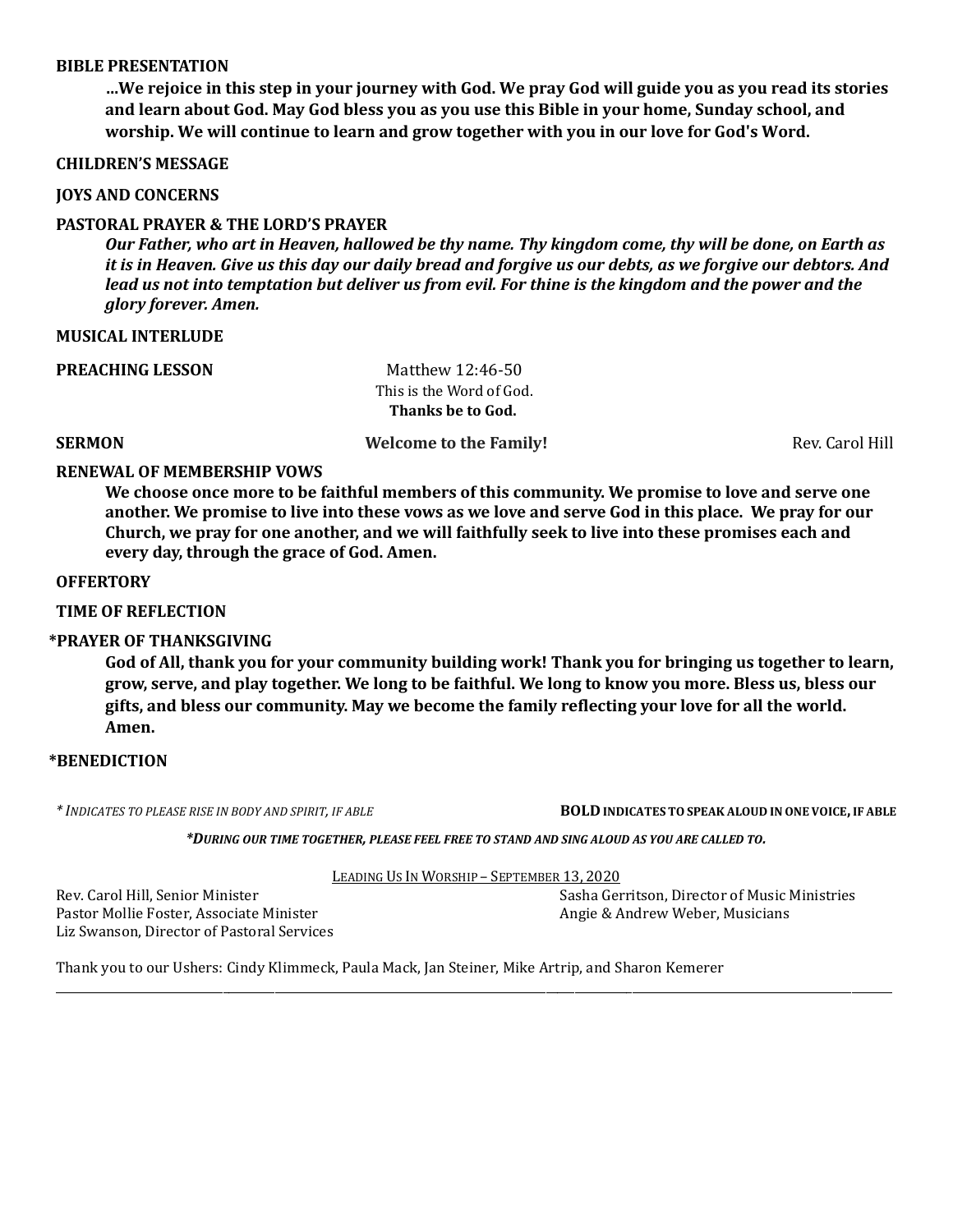# ANNOUNCEMENTS

#### **HAPPY RALLY DAY WEEKEND!**

- Sunday, Sept. 13 - Kindred Connections Launch!

- Worship with Backpack Blessing!
- Bible Studies begin this week!
- Children Sunday school Kicks Off!
- Youth Parent Overview Meeting.
- Bring a canned good to church!
	- Hot dog grilling competition send in your pics of your Deacon Dogs from home!

#### **SEPTEMBER GARDEN SERVICES**

We will be offering two outdoor services at 8:30 am and 10:00 am with livestreaming available. If you would like to join us in person, please visit the Sunday Worship page on our website to sign up.

[https://www.parkridgecommunitychurch.org/sunday-worship.](about:blank) 

#### **YOUTH GROUP**

September 13th – Youth Ministries Parent Meeting at 2 pm via Zoom - Youth Tie-Dye Party and movie at 7 pm

September  $16<sup>th</sup>$  – Confirmation Class begins

September 20th – Virtual Sunday School Begins - All Youth Bike Ride at 11:30 am

September 26th – Pumpkin Patch Set Up at 9 am

#### **DIY BIBLE STUDY**

To accommodate a variety of schedules and our ever-changing realities, we will offer an all new form of Bible Study this year! DIY Bible Study will correspond with our preaching series. It will include current literature, articles, and chapters of books that are informing the sermon preparation, and will include online videos featuring our very own ministers! Pastors Carol and Mollie will record a brief 10-12 minute video each week, utilizing bible commentaries and feature additional scripture passages for your own study and questions to consider. There will be a Study Guide available online OR printed out for you (upon request). Here are a few ways you can use these materials:

#### **NEW OUTREACH OPPORTUNITIES**

The Outreach Team is now collecting donations of school supplies, backpacks, and personal hygiene products. Donation bins will be available in the Park Place Room on Sunday mornings and during Medical Lending hours on Mon/Wed/Fri. Please see the upcoming September newsletter for all of the details!

#### **SOCIAL JUSTICE TEAM VIDEO SERIES**

The Social Justice Team, in coordination with the Faith Development Team, is sponsoring a series of conversations around documentaries and movies dealing with social justice issues. The first conversation will be held via Zoom TONIGHT, from 7:00 to approximately 8:15 – or however long you can attend. It will be based on the Ava DuVernay documentary "13th," which addresses the devastating impacts of the language of the 13th Amendment on the black community at the time, and persisting today in mass incarcerations and criminalization. This video is available on YouTube and other media outlets for free. A study guide will be available soon on the PRCC Google drive.

#### **BIBLE STUDY WITH PASTOR CAROL**

Join Pastor Carol as we begin a 30-week journey through the scriptures using the Disciple Bible Study series. This series will begin on September 16 and conclude in the middle of May, covering Genesis through Revelation. We will meet virtually using the Zoom platform. Each participant should have a Study Manual. They are \$33 from the Church office, or you may order your own online here

(https://www.amazon.com/DISCIPLE-Manual-Becoming-Disciples-throughebook/dp/B004GKMMNS). This manual and your Bible are the only items you'll need for this study. We will watch a brief video together each Wednesday and have



discussion. There are daily assigned readings, but if you cannot complete the assignments, please come to class anyway! \*\*There are no assignments to complete prior to our first meeting.\*\*

#### **KINDRED CONNECTIONS**

If you would still like to be included in our new Kindred Connections Groups, please reach out to the Church Office to be added!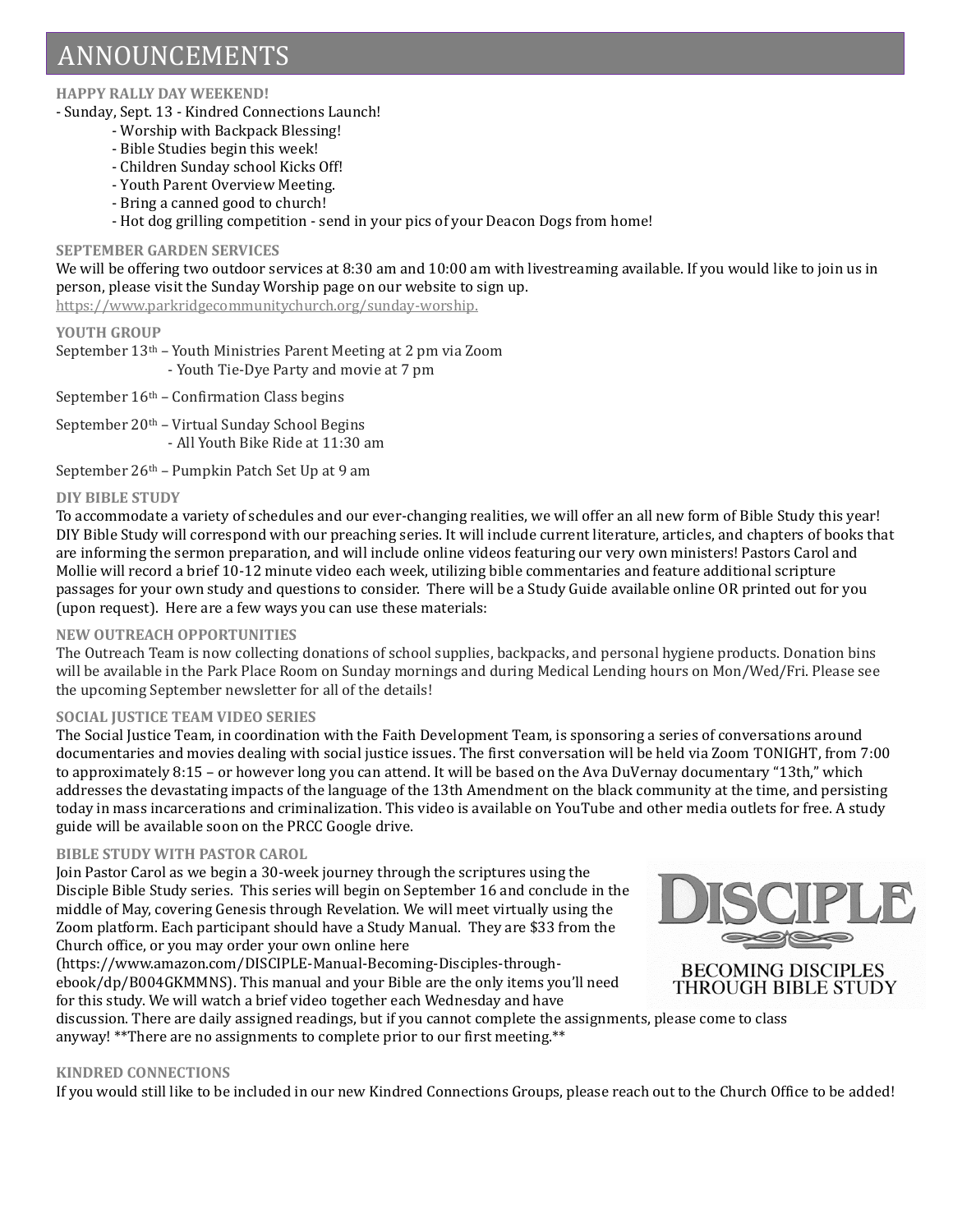#### **SENIOR PALS**

A new initiative to pair individuals in our congregation with a "Senior Pal" is beginning. Not only is this a way to ensure that regular contact with our seniors is maintained, but it is also a way to build a connection between people of different ages. Senior Pals connects people for a regular but safe social interaction and are being formed now. Senior Pals reach out to each other by phone, email, sending a note, marking special occasions or doing whatever works for the two of you. Senior Pals is an opportunity to build a relationship with someone to share and celebrate the wisdom of different generations. Being connected and engaged with each other is one of the many ways we share Christ's love. Consider sharing Christ's love as a Senior Pal.

If you would like to connect regularly with someone, please, call or email the church office or follow the link in CC News. If you need more information about this please connect with Kimberly Walters, Mike Proue or Liz Swanson.

# Niles/Park Ridge Crop Hunger Walk **Fundraising Event**



**CROP WALK 2020**

This year the Crop Walk will be held virtually on October 18th but we will still host fundraising events around town and would still greatly appreciate your support n our team page - [https://www.crophungerwalk.org/nilesil/Team/View/134903/Park-](https://www.crophungerwalk.org/nilesil/Team/View/134903/Park-Ridge-Community-Church)[Ridge-Community-Church](https://www.crophungerwalk.org/nilesil/Team/View/134903/Park-Ridge-Community-Church). All of our fundraisers include dine in or carryout and will not require you to bring fliers. Funraisers:

September 15th – Harp & Fiddle (11 am to 9 pm) September 24th – City BBQ (all day!) October  $7<sup>th</sup>$  – Graziano's (noon to 8 pm) October  $13<sup>th</sup>$  – Chipolte (4 pm to 8 pm)

#### **PUMPKIN PATCH IMPORTANT DATES**

September 26th – Patch Set-Up at 9 am October 10th – Umload Pumpkins at 9 am Visi[t https://www.parkridgecommunitychurch.org/pumpkin-patch](https://www.parkridgecommunitychurch.org/pumpkin-patch) to sign up to volunteer!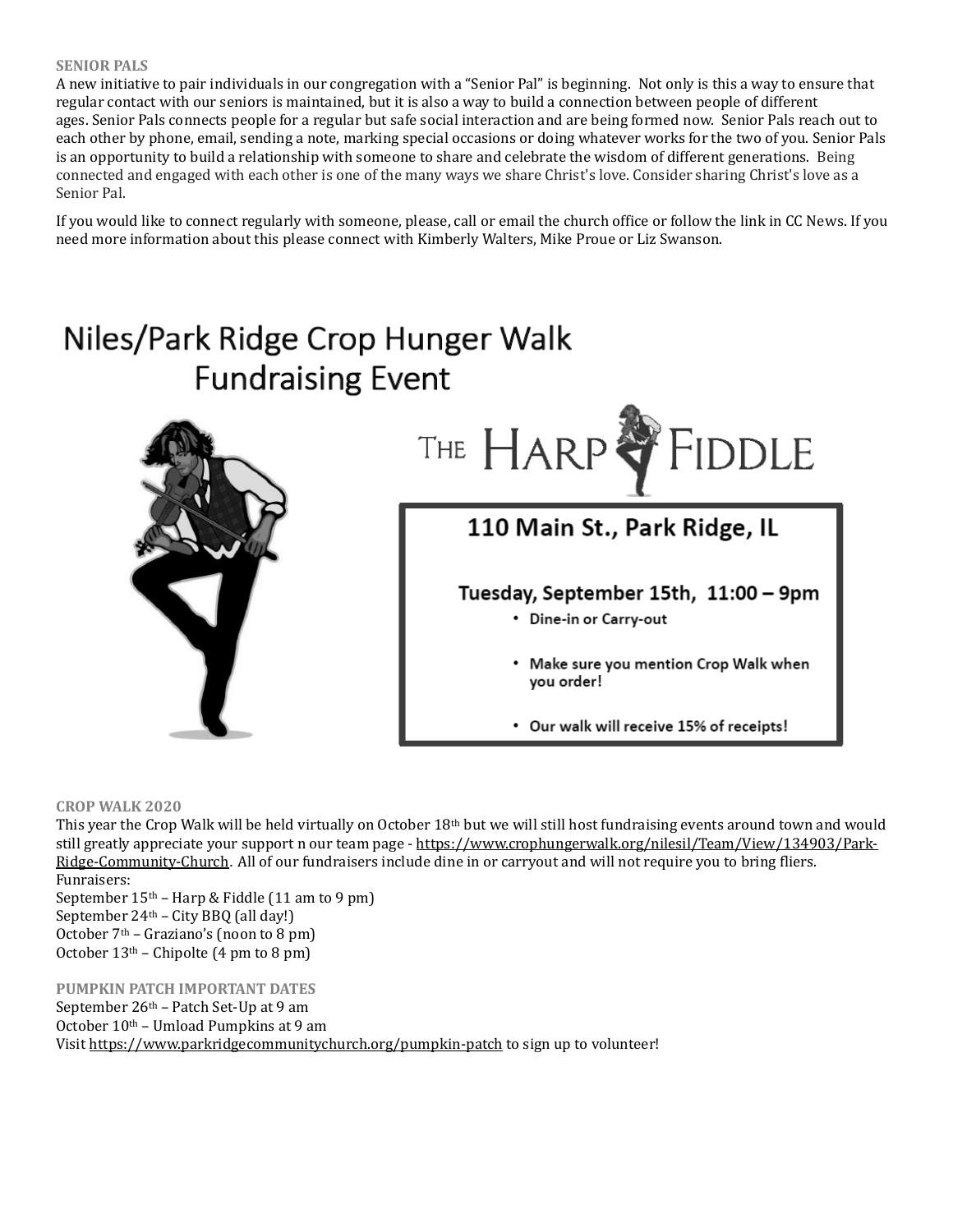# PRAYER REQUESTS

One of the gifts of community is that hold one another in prayer. Each week, we share our joys and sorrows with one another so that we might feel the support of community. No one is alone. God is with us, and we are supporting one another.

#### WE PRAY FOR THOSE IN OUR CONGREGATION AND OUR LOVED ONES:

Heather Cannon, Erika Cornelisen, Kylie Figgins, Jon Forsythe, Edith E. Hurlburt, Tom Kapolnek, Candace Kidston, Walter and Christina Kotecki, Geri LeDuc, Lurana Nelson, Leo Netko, Dean Muenzer, Reggie Pantazi, Susan Ruth, Ann Stutts, Kathleen Weller, Joyce Wright, Bill Zoellner, Kate Zoellner.

### PRAYER REQUESTS FROM SEPTEMBER 6TH:

- Happy Birthday this past week to Andrea, Julie, Ryan, and Neal.
- Happy birthday to Kyrie, Kathy, Sue, Jackson, and Emily!
- We were able to sponsor a meal for a church on the Southside of Chicago as they grilled out; they sent joyous thanks back to PRCC.
- We celebrate and pray for our members who are making transitions the Davis family moving from Park Ridge to their home in Wisconsin; the Zuegels selling their home and moving to Lake Forest.
- Prayers with Pastor Mollie, who is attending a glamping wedding in Montana, but had to be evacuated because of a wildfire.
- Bill is in rehab, striving to gain strength and heal from brain bleed. Hopes to be released this week and begin outpatient therapy.
- Lorenzo asked us to keep his mother, Constance, in our prayers as she is in the hospital being treated for pneumonia and an obstruction.
- Prayers for Wellington who recently returned home from a hospital stay with Covid.
- Longtime member, Tina, entered Life in the Resurrection on September 8th.
- Evan, Grace and Tom's 28-year-old son's biopsy results revealed that he has T-cell lymphoblastic leukemia, an aggressive form of blood cancer. Prayers for Evan, for his treatment, and his family as they walk this road with him.
- Happy 33rd wedding anniversary to Bill and Tricia Williams!
- Prayers for Patti, friend of Judy, who recently had neck surgery.



# **Cans of Care** Wednesdays

1. Buy/Collect items to donate to Food Pantry<br>2. Locate closest PRCC Cans of Care Collection Point<br>3. Drop Items into Collection Bin

(Contact Church Office to arrange pick-up, if needed)